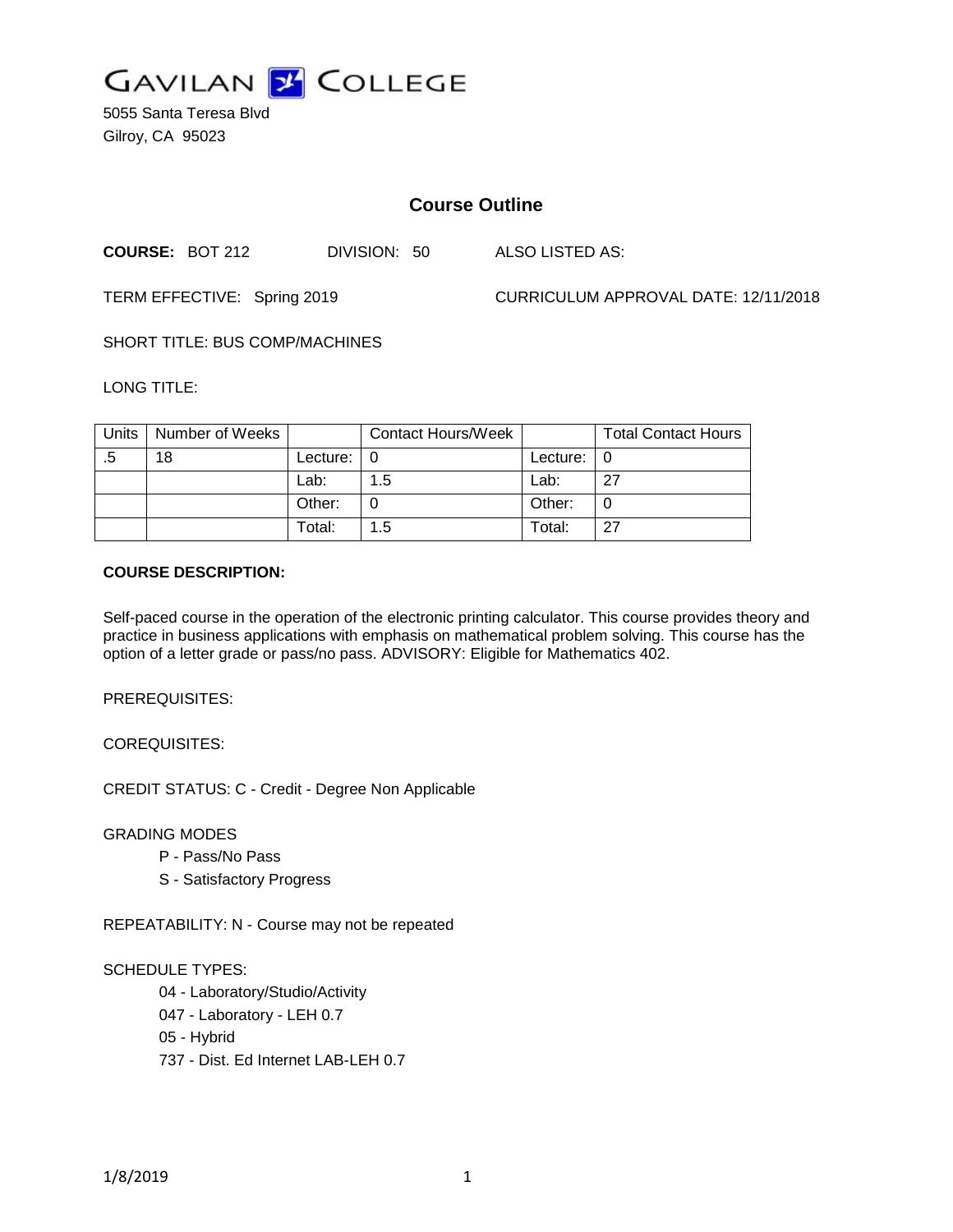### **STUDENT LEARNING OUTCOMES:**

1. Add a column of multi-digit figures with accuracy while operating the calculator by the "touch" method.

Measure of assessment: performance, demonstration, exam

Year assessed, or planned year of assessment: 2015

Semester: Fall

2. Compute business application problems such as taking discounts, calculating commissions, figuring sales tax, making extensions, figuring merchandise mark-ups and mark-downs, calculating the mean, and figuring percent of increase and decrease; using the total, clear entry, subtotal, add, subtract, multiply, divide, memory, and percent keys.

Measure of assessment: performance, demonstration, exam

Year assessed, or planned year of assessment: 2015

### **CONTENT, STUDENT PERFORMANCE OBJECTIVES, OUT-OF-CLASS ASSIGNMENTS**

Curriculum Approval Date: 12/11/2018

4.5 - 9 HOURS

Content:

Using the calculator by "touch" method.

Using  $+$  key and 4, 5, 6.

Using 1, 2, 3, keys

Using 7, 8, 9 keys.

Using the 0 key.

Student Performance Objectives: Demonstrate use of touch method with number keys. Complete book exercises with touch method.

4 - 8 HOURS

Content:

Using the plus and minus key.

Add columns of multi-digit numbers.

Student Performance Objectives: Demonstrate proficiency and accuracy processing columns of numbers. Complete book exercises processing columns of numbers.

4.5 - 9 HOURS

Content:

Process numbers with multiplication and division.

Student Performance Objectives: Demonstrate proficiency with a variety of problems using +, -, \*, and /. Complete book exercises processing multi-digit numbers with arithmetic operations.

Mid-class quiz.

4.5 - 9 HOURS

Content:

Use special keys, such as memory, percentage, and subtotal.

Student Performance Objectives: Demonstrate proficiency processing percentages, and producing totals and subtotals. Demonstrate proficiency using memory functions. Complete book exercises that use memory, percentage and subtotal keys.

4.5 - 9 HOURS

Content:

Doing business problems, such as discounts, commissions, sales tax.

Student Performance Objectives: Demonstrate ability to calculate items needed for business problems. Complete book exercises on business problems such as discounts, commissions, sales tax.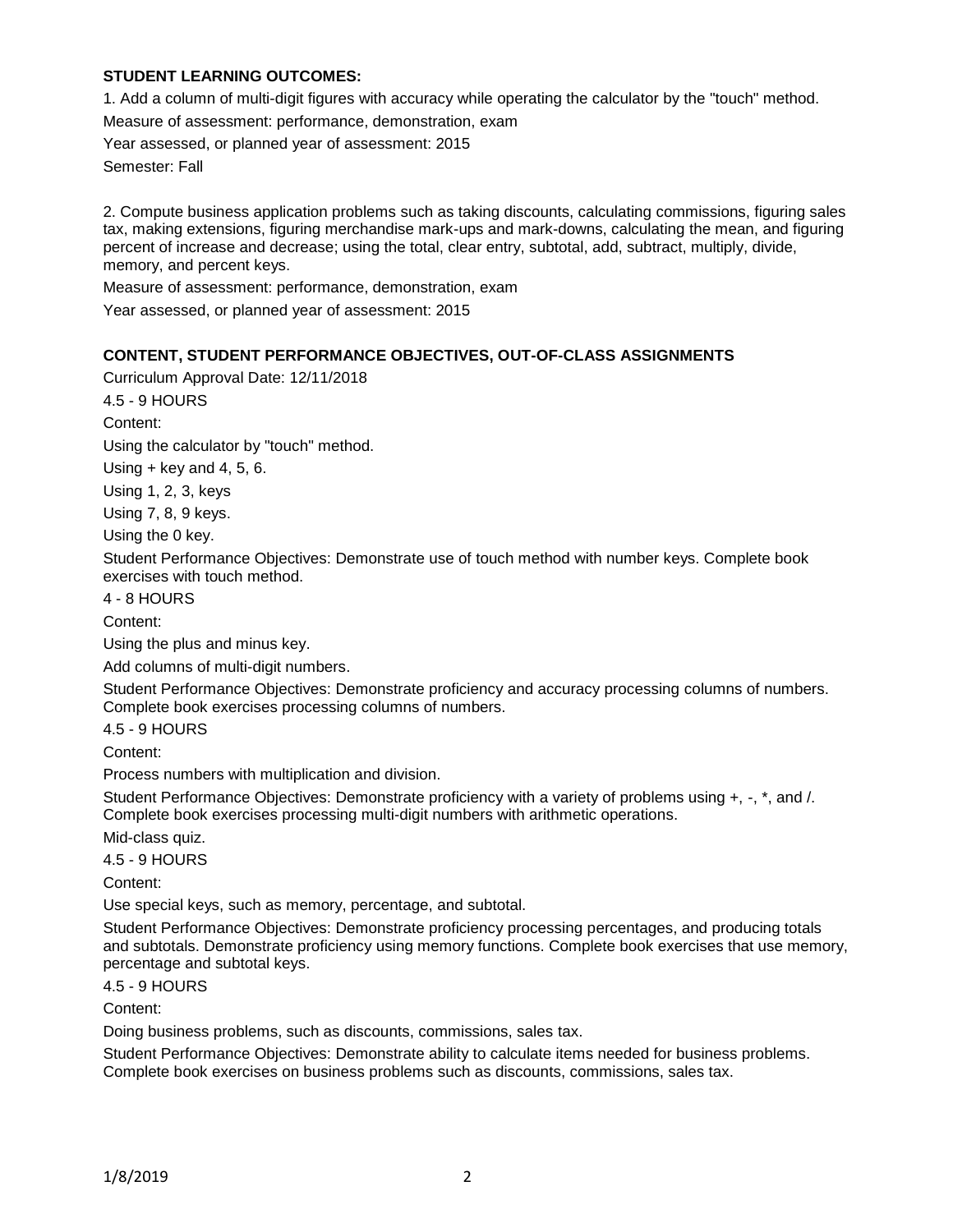Content: Doing arithmetic operations such as mean, mark-ups, mark-downs, and percentage changes. Student Performance Objectives: Demonstrate ability to solve arithmetic problems used in business such as mean, mark-ups, mark-downs, and percentage changes. Complete book exercise on arithmetic operations. 2 HOURS Final exam.

**METHODS OF INSTRUCTION:**

3 - 6 HOURS

Demonstration, Guided Practice

### **OUT OF CLASS ASSIGNMENTS:**

Required Outside Hours: 0 Assignment Description: As this is a lab course, no out-of-class-assignments are required.

## **METHODS OF EVALUATION:**

Problem-solving assignments Percent of total grade: 40.00 % Problem-solving demonstrations: 40% - 80% Homework problems, Lab reports, Quizzes, Exams Skill demonstrations Percent of total grade: 40.00 %

### **REPRESENTATIVE TEXTBOOKS:**

Prescott, Susan L. and Henry, Barbara J.. Computer Calculator for the Ten-Key Pad. Boston, MA: Thomson Learning College: Cengage Learning, 2011. Text, Grade: 10th Verified by: E. Venable

### **REQUIRED OTHER TEXTS AND MATERIALS:**

Workbook: Exercises for the Electronic Calculator developed by Gavilan College BOT instructors and printed by the college, updated 2017.

### **ARTICULATION and CERTIFICATE INFORMATION**

Associate Degree: CSU GE: IGETC: CSU TRANSFER: Not Transferable UC TRANSFER: Not Transferable